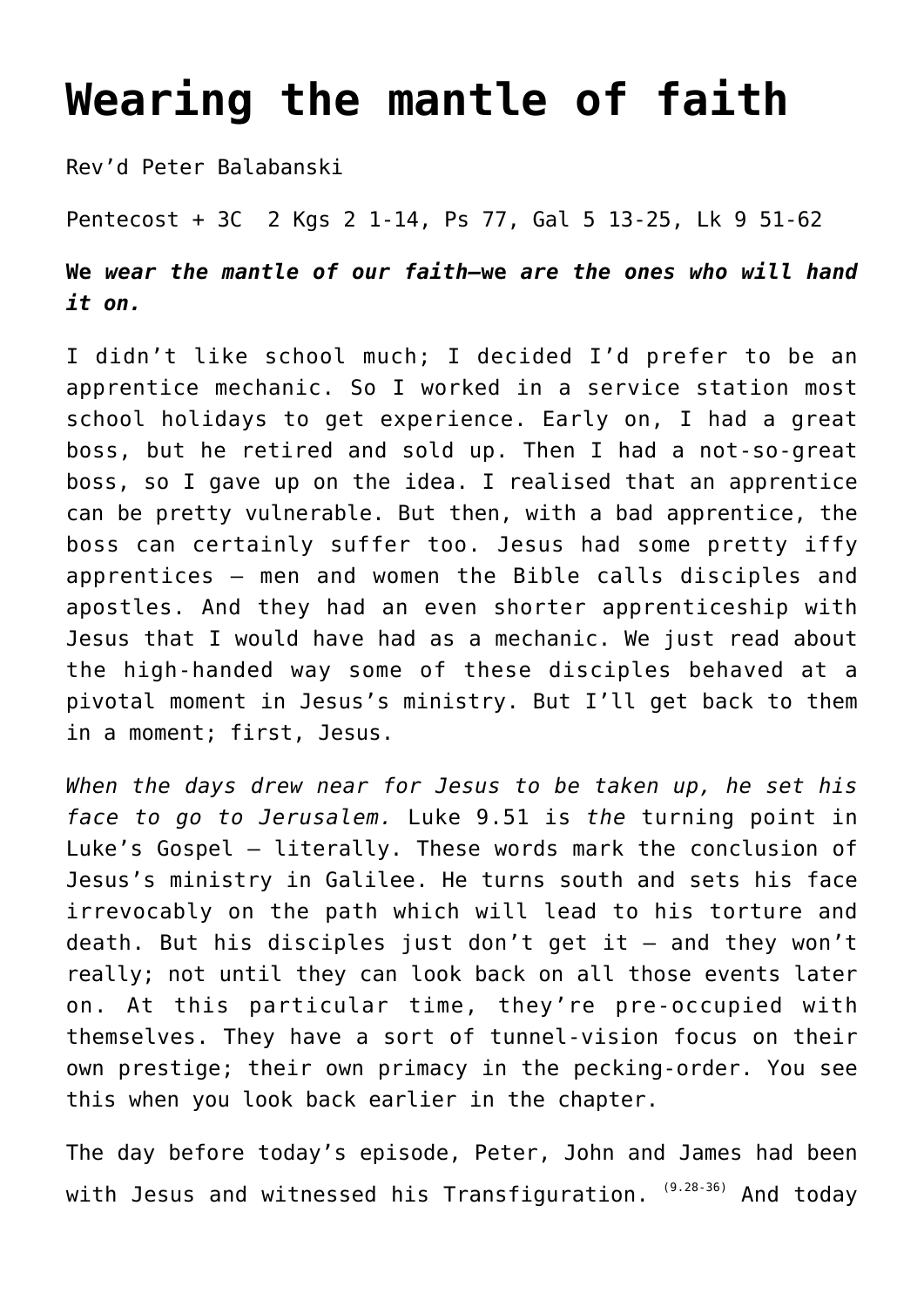he'd just performed a healing miracle. (9.38-43) So you'd think they'd be suitably awestruck. But no; what follows is one of those embarrassing moments where Jesus actually tells them what was going to happen to him in Jerusalem: *Let these words sink into your ears:* he says, *the Son of Man is going to be betrayed into human hands* (9.44). And as usual, it falls on deaf ears. Luke tells us the disciples reacted by squabbling with each other about which one of them was the greatest.  $(9.46)$ Work that one out!?

So Jesus tried to get through to them a different way. He put a little child beside him and told his disciples that the least among them was the greatest. (9.47-48). *Still* they didn't get it. They changed the subject, condemning some outsider for using Jesus's name to perform exorcisms without their permission. Jesus tried to correct them yet again – whoever is not against you is for you, he said. (9.49-50) But as we just heard, their main focus remained their monopoly over the 'Jesus brand'; their insistence that they were in charge. They stayed *on message*; wilfully deaf to any other thought than their own. We just heard them offer to punish a Samaritan village for a perceived insult – *Lord, do you want us to command fire to come down from heaven and consume them*? (9.54-55)

You'd think Jesus would feel like dumping this crew and looking for some humbler replacements. But he doesn't. In fact in the next chapter, we'll see him send lots of his apprentices out to proclaim God's Kingdom to every village they visit. Is this foolhardy? Overly trusting? Well we're the result, ultimately, so you be the judge.

One thing I do feel about Luke's gospel from this point on is that Jesus is often more grumpy. I understand this as his very reasonable reaction to the predicament he's in. For Jesus, *setting his face to go to Jerusalem* meant a journey to betrayal, rejection, torture and death – but as often as he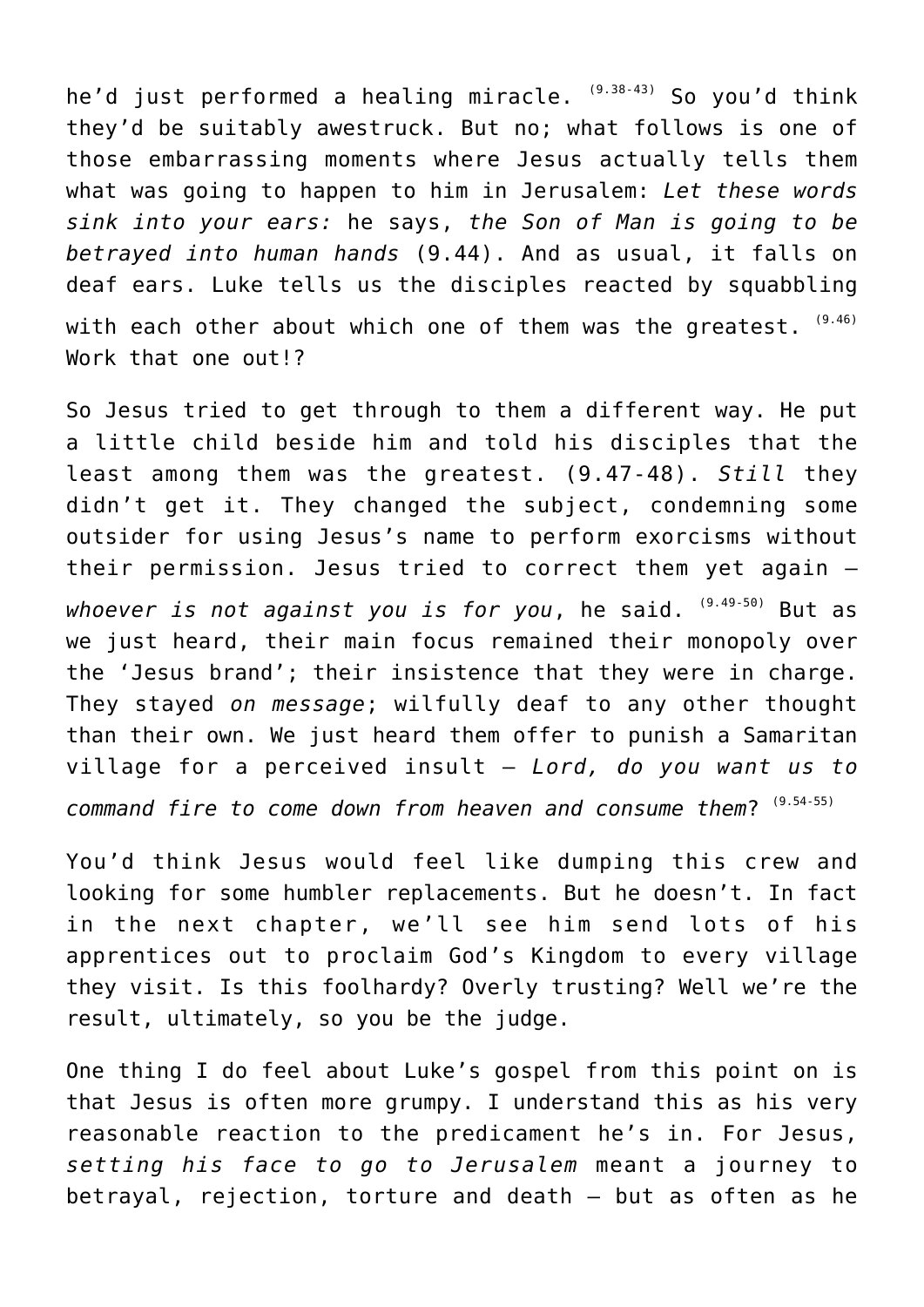told his apprentices, they just didn't get it. That'd be enough to try anyone's patience. So Jesus travelled a frustrating road in company with these unpromising apprentices. He went anyway; he went there for them, and for you and me. And we are the legacy of his faithfulness – his insistence on following his call. When the Spirit calls *us*, that's our way too; no matter what. A true follower of Jesus will always respond to the Spirit's call.

That's no straightforward matter. I've tended to think of some people as naturals on the spiritual path. But a story I once heard about Desmond Tutu set me straight on that score. A former Archbishop of Melbourne, David Penman told a story about the time Desmond Tutu stayed with him and Jean.

He said that Tutu would spend between four to six hours of every day praying in the chapel at Bishopscourt. He was someone who truly opened himself to the Spirit. Each one of us who has been baptised has that same Holy Spirit living in us. But who of us keeps the door of our heart so wide open to the Spirit's transforming power – four to six hours a day!? How do we begin to travel that road?

In Galatians 5, we heard St Paul teach that the choice to travel that road involves a daily decision to turn from those things which divide us – abusive, aggressive, selfish behaviours – and instead, to turn to the things that connect us and truly nourish us – friendship, community and love. Paul gives us the guidance of nine principles which he calls the fruits of the Spirit; **love** and **joy**, **peace** and **patience**, **kindness**, **goodness**, **faithfulness** and **gentleness**, and **selfcontrol**.

I like it that he calls them fruits, because it reminds me that these qualities are the result of the Spirit's careful attention to us. These are the fruits of the Holy Spirit at work in a life of daily decision to turn to God; daily choice. If we are to grow as a community who can truly hand on the